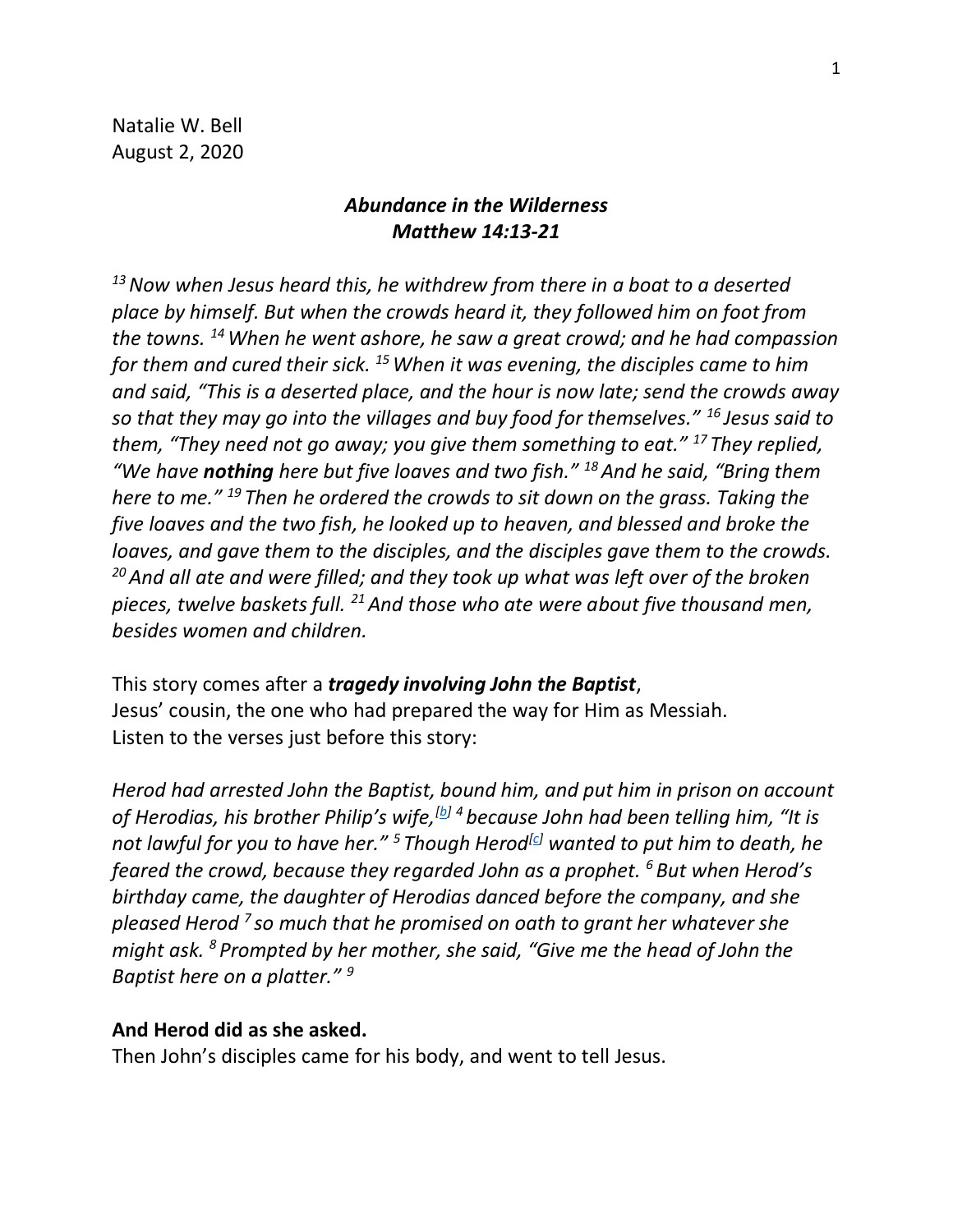That is the *CONTEXT* of this story. In response, Jesus withdraws to a *DESERTED place* by himself. He was surely grieving the loss of his dear friend, He may have been pondering his own death, knowing was to come.

The word for **deserted** is important.

It's *eremos*.

It means a solitary, desert or wilderness place.

Which *echoes many stories* in the Bible—in the Old and New Testaments.

In Hebrew thought,

the *desert or wilderness is a place of wandering, testing, and temptation*. The Israelites escape Egypt, cross the Red Sea, and spend 40 years wandering in the *wilderness* with Moses, before entering the Promised Land. Jesus is tempted by Satan in the *wilderness*.

But the wilderness or desert is also a place *where God does amazing things.*  The Israelites receive bread from heaven, Called manna, which sustains them, as we read in Exodus 16. Jesus is waited on by angels who feed him after his fasting and temptation.

But what if there's *another reason why the desert place is important?* What if it's where *we find ourselves TODAY?* Aren't we in a desert place, wandering through the wilderness of COVID-19? A place we've never been before, a place of uncertainty, fear, and anxiety?

And we, like the Israelites, And like the crowd of 5000, are wondering what God will do for us. We too are *hungry for God's help* and provision, aren't we? So the *time and place of this story* can really speak to us today!

Matthew also sets up a *stark CONTRAST* that speaks to our lives today. Although this passage starts after Herod's brutal party, It happens in the shadow of it.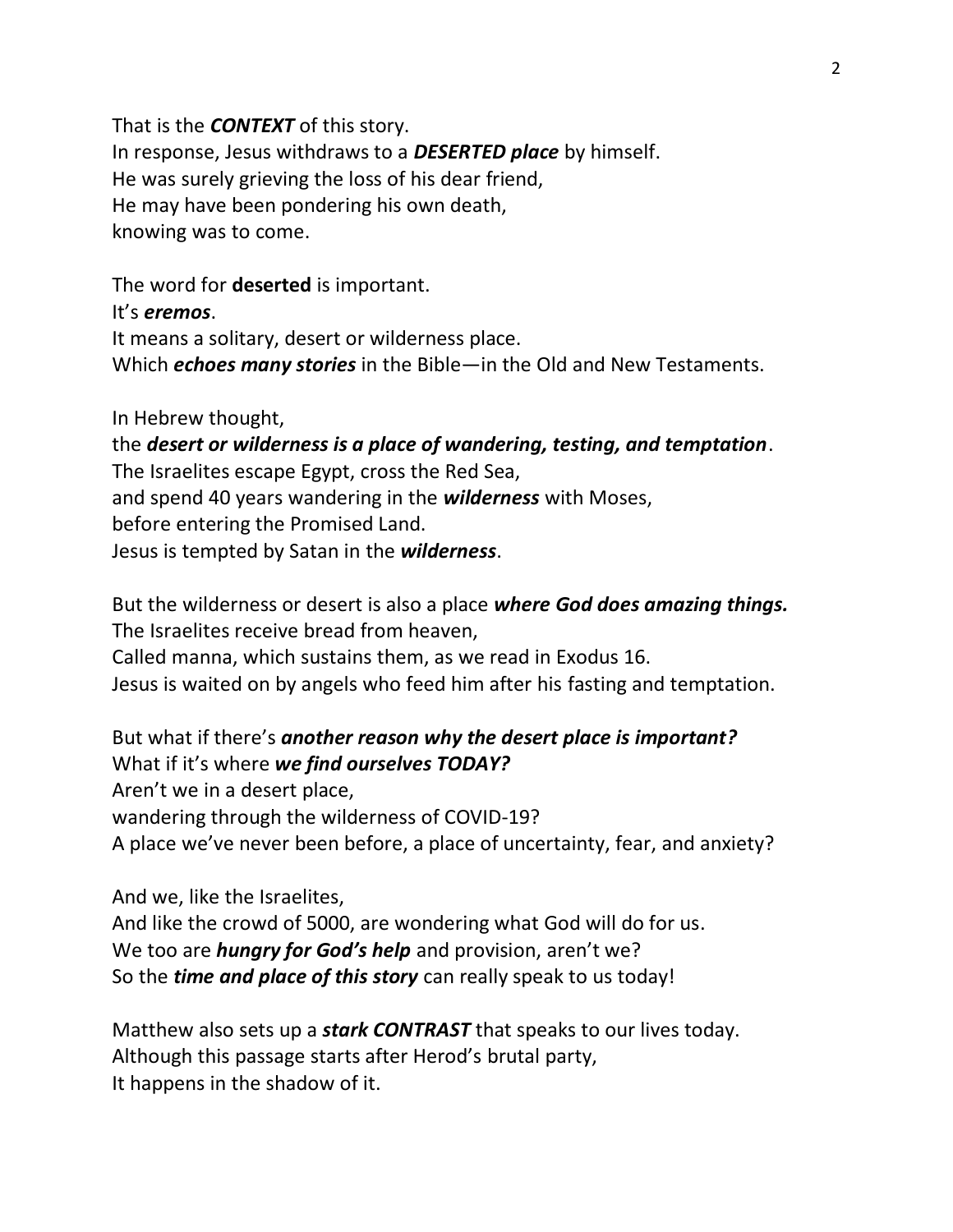#### On one hand we have *Herod Antipas,*

the son of Herod the Great, who ruled when Jesus was born, and had all the baby boys murdered out of fear of the newborn Messiah. This younger Herod, like his father, is all about power, might, and brutality.

# On the other hand, *we have Jesus*.

He is not about power, he is about people. We see him moved by compassion for the crowds that follow him. Even in his grief and anguish he does not turn away from their needs.

Where Herod acts out of *brutality*, Jesus acts out of *hospitality*. He is moved to meet the needs of the people—in body and soul. He starts by curing the sick, and then moves to feed the hungry crowd.

This *contrast between POWER AND PEOPLE* is seen in our lives today. Don't we see leaders grasping for power? Haven't we seen the power of harsh words, violence, and brutality?

And then we hear a story like this. *Calling us to seek the good of people, not power*.

This story *can really speak* to us if we let it. WE *find ourselves in a desert place*. And we are called to see and follow a different way of life. *The way of Jesus.* 

But there is still *another important contrast* in this story. A contrast that exists still today. The contrast is between the *DISCIPLES AND JESUS*.

The disciples see the hungry crowds, and *want them sent away* to buy food at the end of a long day. Jesus sees them and feels gut-level *compassion for* them.

And while the disciples want *Jesus to send* the crowd away. Jesus wants the *disciples to feed* the crowd!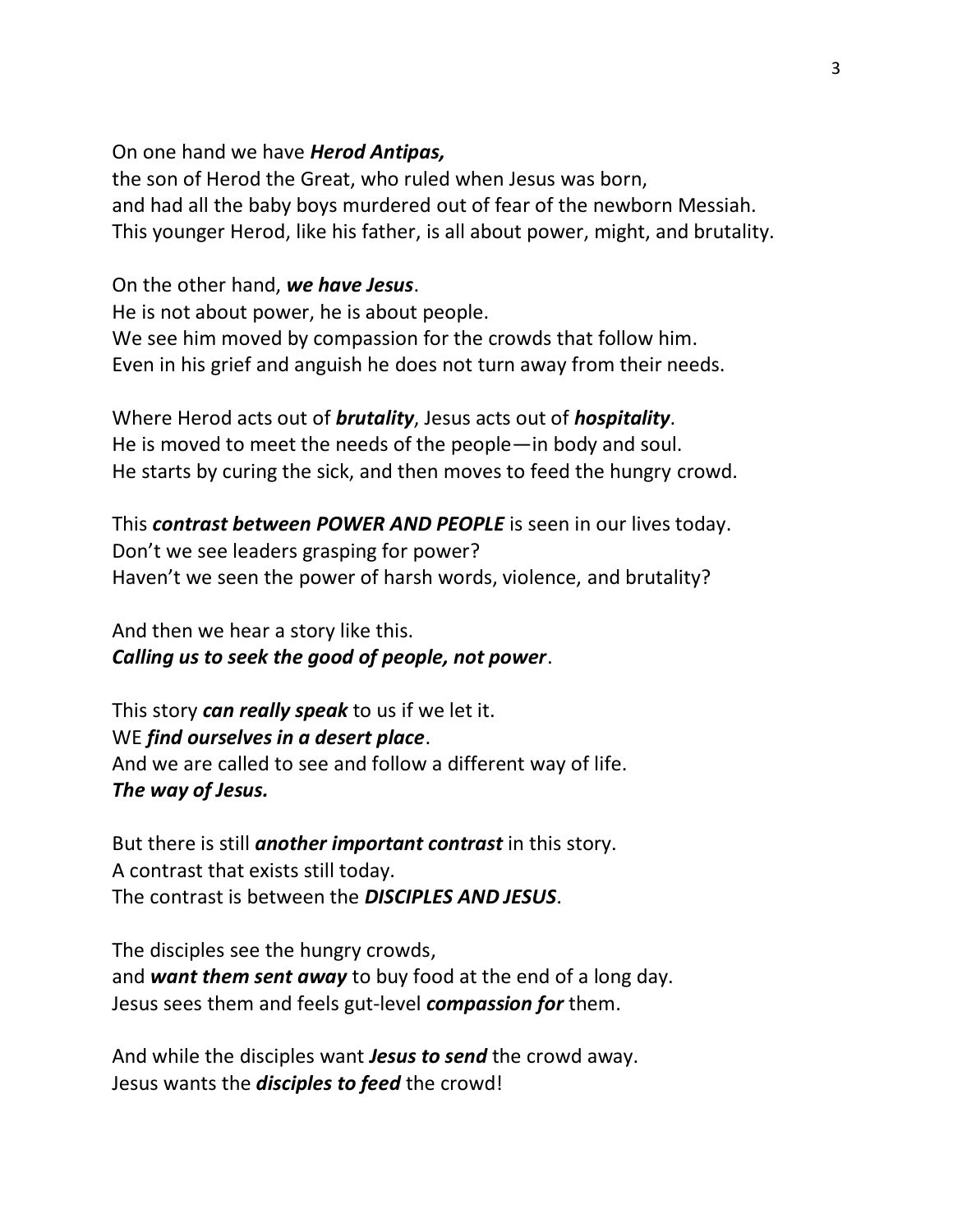The disciples see *hungry bodies*, Jesus sees *people hungry for more* than just food.

The disciples see **scarcity**. They say to Jesus: *"We have nothing here but five loaves and two fish."* Did you catch that? We have **NOTHING**. This five loaves and 2 fish can't feed such a crowd. It's as good as nothing! Ever felt that way? That you have nothing to offer? Nothing to give?

## In contrast, Jesus sees **abundance**.

Bring the food here to me, he says. Then he *takes, blesses, breaks, and gives* it back to the disciples, So that they will feed the crowd!

Where the disciples see *just 7 pieces* of food, Jesus sees *7 pieces of food*— 7, the number of completeness, fullness, wholeness, just like the creation story!

And in fact, just like the *parable of the mustard seed* in Matthew 13, where the smallest seed becomes the largest tree, these 7 little pieces of food lead to everyone eating, and *12 baskets* of leftovers! 12. Just like the 12 tribes of Israel. Just like the 12 disciples. Do you think these numbers are coincidence? Definitely not!

In this important miracle story—

so important that it is the *only miracle story* found in all 4 Gospels we have a miracle that is bigger than feeding 5000 plus people! We have the miracle of *Jesus' love*. Of God's *provision*.